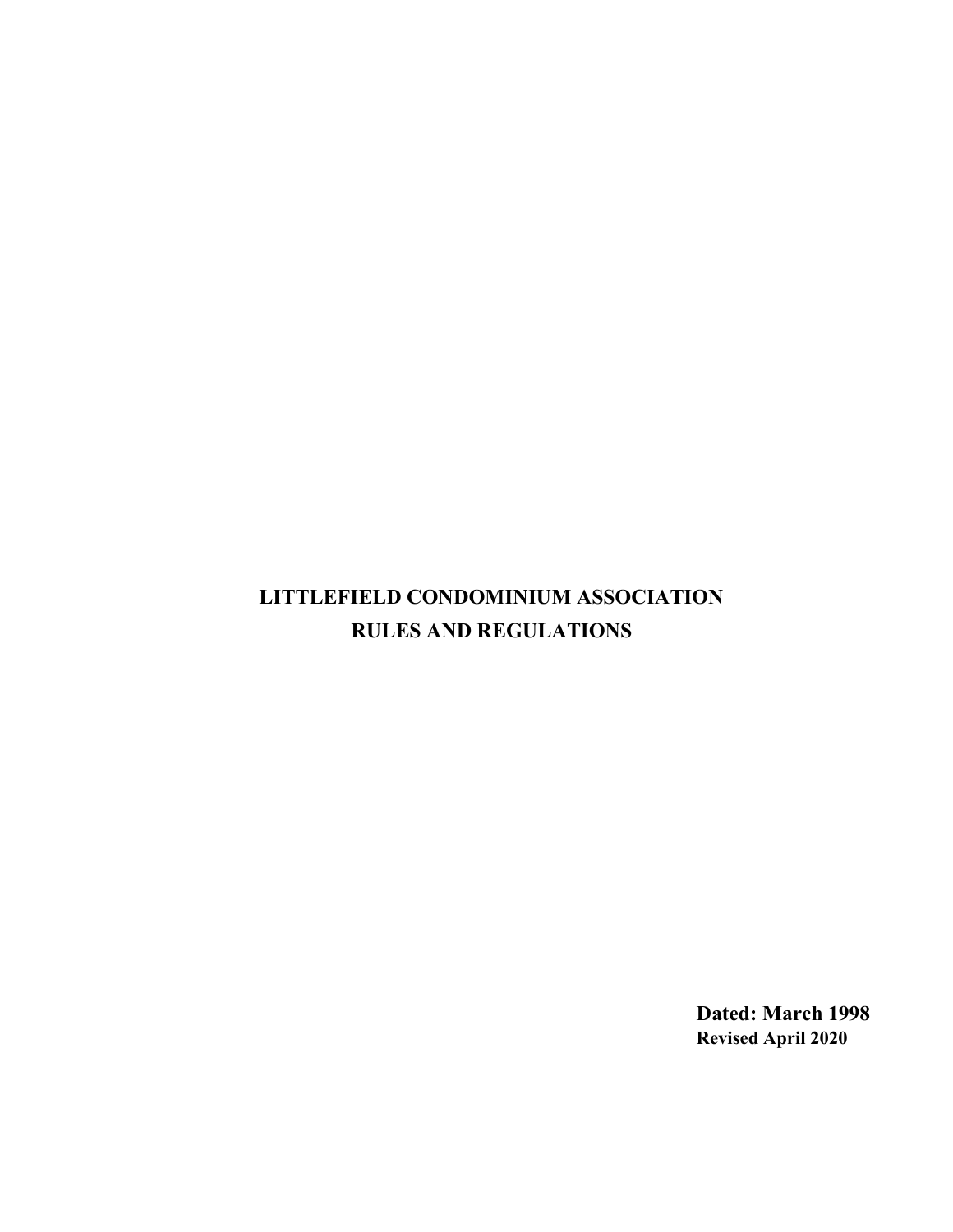# LITTLEILELD CONDOMINIUM ASSOCIATION

# CONDOM1NUM RULES AND REGULATIONS

## RULES AND REGULATIONS FOR USE OF UNITS;

To assist the Association in providing for congenial occupancy and the protection of the value of the Units, it is necessary that the Board of Directors have the right and authority to exercise reasonable controls over the use of the Units. Violation of the e following enumerated prohibitions will not be permitted, and the Board will take all steps necessary to prevent or discontinue any violations at the expense of the violator. These rules may be revised in any way, at any time, by the Board as conditions warrant, provided that written communication is sent to each owner advising him/her of the change. In revising the Condominium rules, the provisions as to amendment of the By-Laws is not applicable.

#### COMMON AREA:

Consists of the entire Property other than the Units.

## LIMITED COMMON AREA:

Entranceways, steps, decks, patios, detached garages & parking spaces which serve only one Unit are Limited Common Area of the Unit served.

In the use of the Units and the Common Area of the Condominium, Owners will obey and abide by all valid laws, ordinances and zoning and other governmental regulations affecting the same and all applicable Rules adopted by the Board.

 Advertisements, signs or posters of any kind will not be posted in, or on, the property except as authorized by the Board. When a Unit owner, or agent plans an open house to show the unit, balloons may be tied to the entry during the time of the open house. Necessary plans for parking will also be required.

No Unit or Common Area of the Condominium may be used for any unlawful, immoral or improper purposes. No owner, tenant or guest will direct or engage any employee or sub -contractor of the Condominium on any private business nor will he direct, supervise or in any manner attempt to assert control over any such employee or subcontractor. No activity will be done in any Unit or upon any Common Area which will increase the rate of insurance of any Unit or the Common Area o r result in the cancelation of insurance, unless such activity is first approved, in writing, by the Board of Directors. All Unit owners must maintain active insurance coverage in the form of an H06 policy obtained at unit owners' sole cost by insurance provider of their choice. Proof of this coverage must be updated yearly with the management company.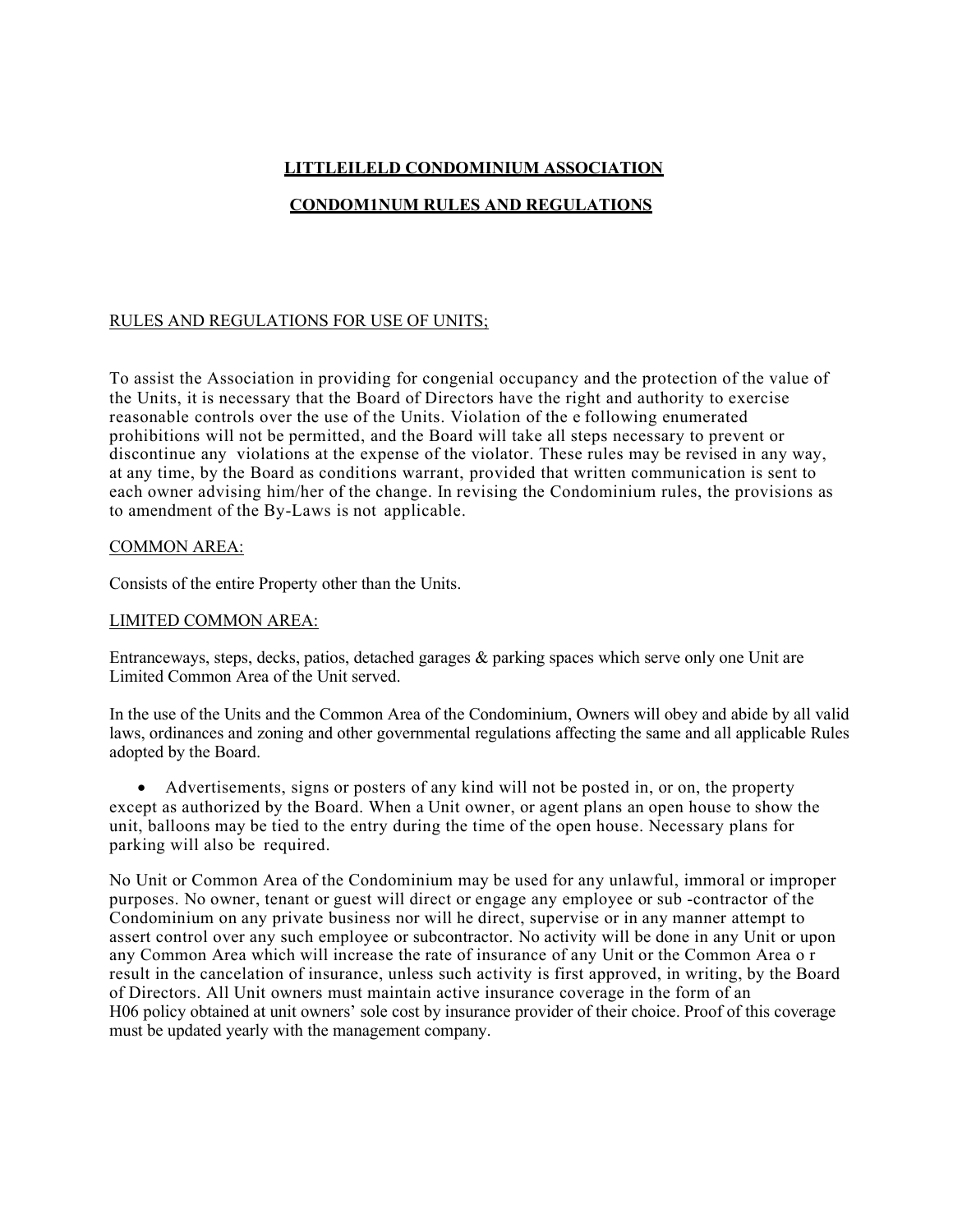# EXTERIOR OF BUILDINGS:

Changes affecting the appearance or extruding from the exterior of buildings, such as decorations, awnings, television and radio antennas, signs, screens, porch and terrace sun shades and covers, air conditioning equipment, fans, or similar changes are to be made only with the written consent of the Board of Directors.

- Clothing, laundry, rugs, or other objects will not be hung or thrown from any window or any exterior portion of a Unit or otherwise left or placed in such a way as to be exposed to public view, without the prior written consent of the Board of Directors.
	- No Owner, tenant or guest will allow the installation of wiring for electrical or telephone use, television antenna, air conditioning unit or other machine or equipment which protrudes through the walls or roof of any building or is otherwise visible on the exterior of a building except as is presently installed or as authorized by the Board.

Nothing will be done in any Unit or the Common Area which may impair the structural integrity of the Property, or which would structurally change the building or improvements thereon. Nothing will be altered or constructed in or removed from the common area without prior written Board approval.

## NOISE:

Owners, Guests and Lessees will be expected to reduce noise levels after 10:00 P.M. so that neighbors are not disturbed. At no time are musical instruments, radios, TV's or the like to be so loud as to become a nuisance.

 Nuisances will not be allowed on the property nor should any use or practice be allowed which is a source of annoyance to its residents or which interferes with the peaceful possession or proper use of the Condominium by others.

## LITTERING:

Papers, cans, bottles, cigarette butts, food and other trash are to be disposed of only in proper trash containers and under no circumstance are any items to be dropped or left on the grounds or other Common Areas.

## TRASH AND GARBAGE:

No one will store trash, garbage or other refuse in the Common Area. Rubbish will be put out for pick up in garbage bags only, at the mailboxes. It will not be put out the night before to prevent scavenging by animals. Cleanup of any spilled rubbish will be the immediate responsibility of the resident.

## MAINTENANCE OF COMMON AREA:

Improvements, maintenance and landscaping of the Common Areas will be performed only at the direction of the Board, except where written permission of the Board has been obtained.

## IMPROPER USE OF COMMON AREA:

There will be no use of the Common Area which injures or scars the Common Area or the planting thereon, increases the maintenance thereof or causes unreasonable embarrassment, disturbance or annoyance to other Owners in their enjoyment of the Condominium. No personal property may be left in the Common Area overnight or while not in use, unless with prior written Board approval.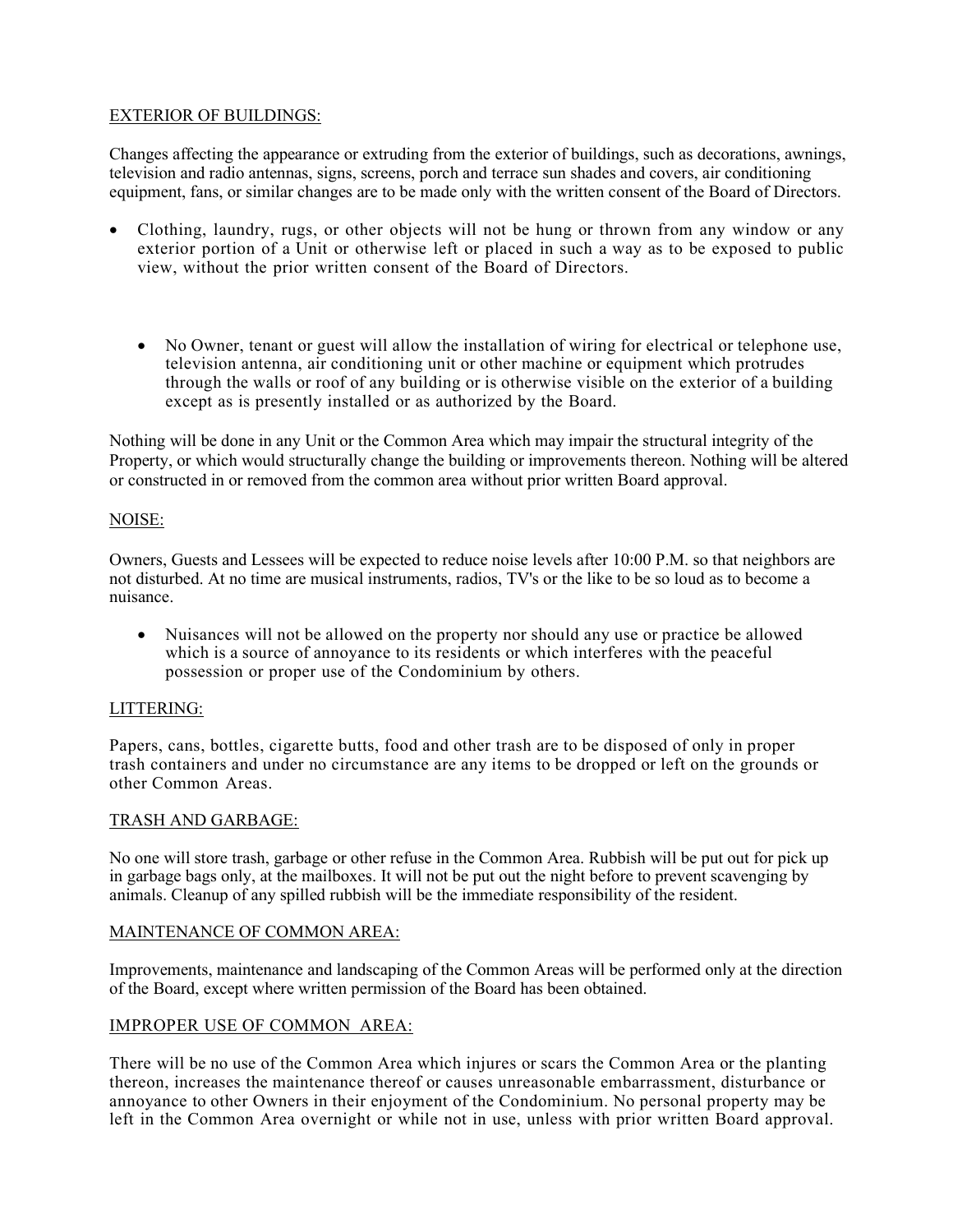## CHILDREN AND GUESTS

Owners and Lessees will be held responsible for the actions of their children and guests. If occupancy by guests causes a nuisance to other Owners, the Board will have the right to require that the offensive guest leave. Parents will supervise their children to the extent that they play outdoors and do not annoy other neighbors and other parts of the Condominium. Toys will not be left in drives, parking spaces, or lawn area at any time.

## RIGHT OF ACCESS.

An owner will grant a right of access to his Unit to the Boar d of Directors or the manager, or to any other person authorized by the Board for;

 The purpose of performing installations, alterations, or repairs that are mechanical or electrical services or other Common Areas in his Unit or elsewhere in the building provided that the request for entry is made in advance and that any such entry is at a time reasonably convenient to the Owner.

\*In case of an emergency such right of entry will be immediate whether the Owner is present at that time or not.

## FIRE SAFETY.

All Units must always keep all Fire Safety apparatus in good working condition. Any Fire Safety requirements per the State of New Hampshire and the town of Pembroke must always be met. Open fires of any type are not permitted on the property.

## CHIMNEYS AND CLEANING.

Unit owners having a fireplace or stove are required to have the chimney flue inspected annually, by a chimney sweep certified by the National Chimney Sweep Guild, or the Wood Heat Alliance. The Owner is responsible for engaging the contractor and for scheduling the work. All costs for the cleaning and other work, will be done as recommended by the contractor and all costs will be incurred by the Owner. A copy of the signed inspection on the contractor's letterhead, is to be sent to the Association's office before October 1. This should indicate the work recommended and completed by the contractor. An owner who fails to comply with this policy will be in default, and subject to action by the Board as provided in Article XIII of the By-Laws.

## FIREWOOD.

Firewood may be stored in the garage or on concrete patios, neatly stacked and not in contact with the building. Firewood will not be stacked on decks, stored in basements or outside closets.

## OUTSIDE EQUIPMENT.

Sporting goods, cooking equipment, baby carriages, lawn furniture and other personal articles and equipment will not be left outside in the common area.

## OUTSIDE ACTIVITIES.

There will be no organized sports or activities except in areas approved by the Board. Yard sales, flea markets, or similar activities will not be conducted in a Unit or on the Common or Limited Common Areas without the prior written approval of the Board.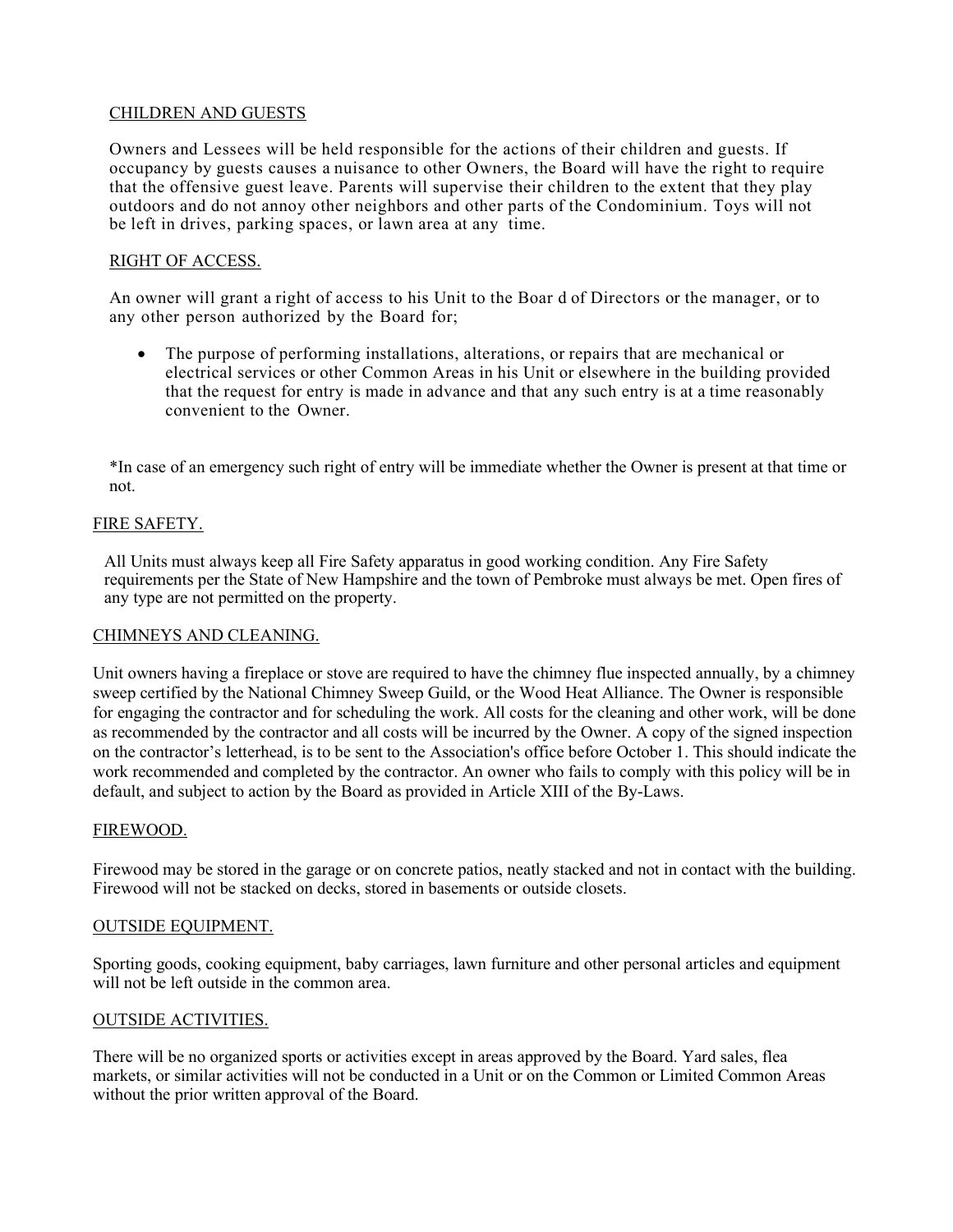## CONSENT REVOCABLE.

Any consent or approval of the Board or its authorized agent given under these rules and regulations will be revocable for cause.

#### DELEGATION OF POWERS:

The Board, in its discretion, may delegate its powers and duties with respect to the granting of consents, approvals and permissions under these Rules, to any person or other agents.

## VEHICLES AND PARKING

The intent of this rule is to ensure equal parking arrangements for residents and to maintain a safe and attractive community

#### RESIDENT PARKING:

Two vehicles only are allowed for each unit, one to be parked in the garage and the other to be parked in the designated parking area for your unit. A "vehicle" will be a conventional passenger car, van, or truck which fits in the garage with the garage door closed. Any non-registered vehicles will be towed at the owner's expense.

#### MOTORCYCLES:

Are also permitted and must be parked in the garage. If parked temporarily on paved areas, a protective guard is to be placed under the kickstand to prevent damage to the pavement.

## VISITORS:

- Visitor parking will be on spaces designated in the parking area and on Riverview Way as permitted by town ordinances.
- Visitors will not be allowed to park a vehicle for a maximum of 72 hours.
- Written requests in advance will be given to the Board when guests need to park for longer periods of time.

\*Parking should not impede mail delivery, snow removal, access to garages, traffic flow, and should not endanger others. No parking is permitted on grassed areas. All vehicles must be parked on the pavement. Owners are responsible for their guest's compliance with these rules. \*

#### REQUIREMENTS

The speed limit on all courts is 10 MPH. Riverview Way is a town street and is subject to police enforcement. Violations of driving laws will be reported to the police.

Each motorized vehicle must display a current state registration and inspection sticker and must be maintained in proper operating condition so as not to be a hazard or a nuisance by noise, exhaust emissions, or appearance. Each vehicle will be registered with the Association's office.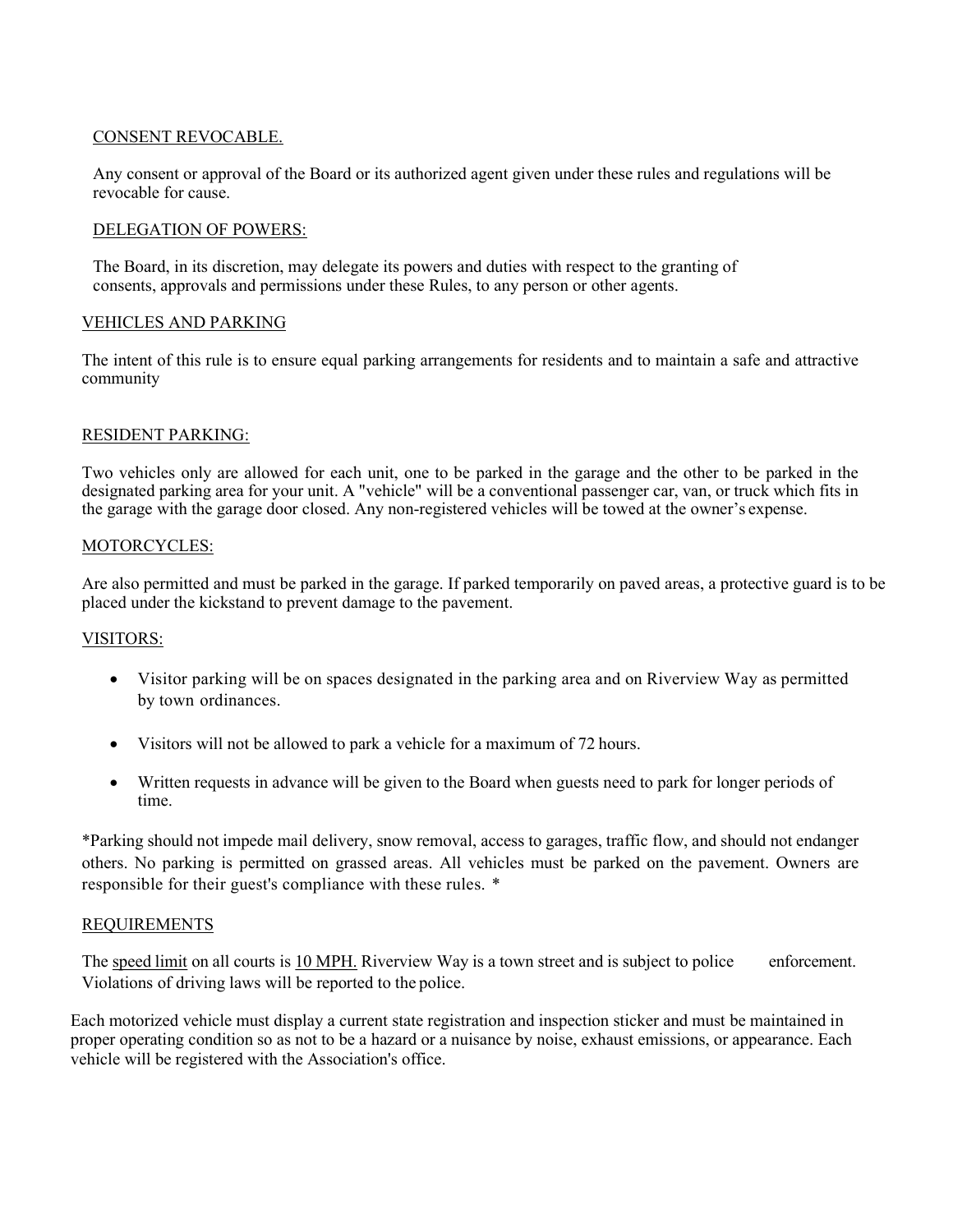Vehicles must be moved from courts and parking spaces, when necessary, to allow for complete snow removal or

maintenance of pavement. Owners will be responsible for the cost of repair to pavement when the damage is caused by their vehicle or their negligence.

# RESTRICTIONS:

Canoes, bikes, and other conveyance may not be left overnight on Limited Common Areas or Common Areas, as defined in the Declaration. This includes decks and entries.

Off-highway Recreational Vehicles, as defined in State Statute RSA 215-A, will not be permitted on Littlefield property except while stored in the garage or while being transported by a vehicle for use elsewhere.

All vehicles, bikes, skateboards and similar conveyances must be operated in a safe and courteous manner. When a person fails to follow established rules and laws, the right to operate these conveyances may be revoked by the Board.

Vehicles will not be stored on the premises. Any vehicle not moved for a period of two weeks will be considered a stored vehicle and is prohibited.

## TOWING:

Any vehicle in violation of the above policies will be subject to towing at the expense of the owner the Association nor Management will be held accountable for any damages caused by the towing of an illegal vehicle.

## PETS:

Possession of pets will be deemed a privilege, not a right. Pets are only allowed with prior written consent of the Board and are required to be registered with the Association. All pets will be kept, maintained and licensed in accordance with the regulations of the Town of Pembroke.

No animals, other than two (2) common household pets, per unit, will be kept or maintained in the Condominium. Pets including cats will not be permitted outside of a unit unless they are on a leash and in the hand of a responsible individual, capable of maintaining control.

The pet owner is responsible and assessable for any damage their pet may cause to Common and Limited Common Areas.

Pet owners are responsible for immediately removing any animal waste left in the Common Area by their animals.

A household pet will be allowed, pursuant to the Declaration, only so long as they do not become a nuisance to the residents. Dogs, when outdoors must be leashed on a rope, chain, etc. If pets create noise or other disturbances, or unpleasantness or in the discretion of the Board, threaten life safety or welfare of any resident, the Board will be forced to rule that the pet $(s)$  must be removed.

#### Pets will not be left unattended in the Common Areas and will not be chained to posts, trees, or the like.

Pets will not be kept, bred or maintained for commercial purposes on the property .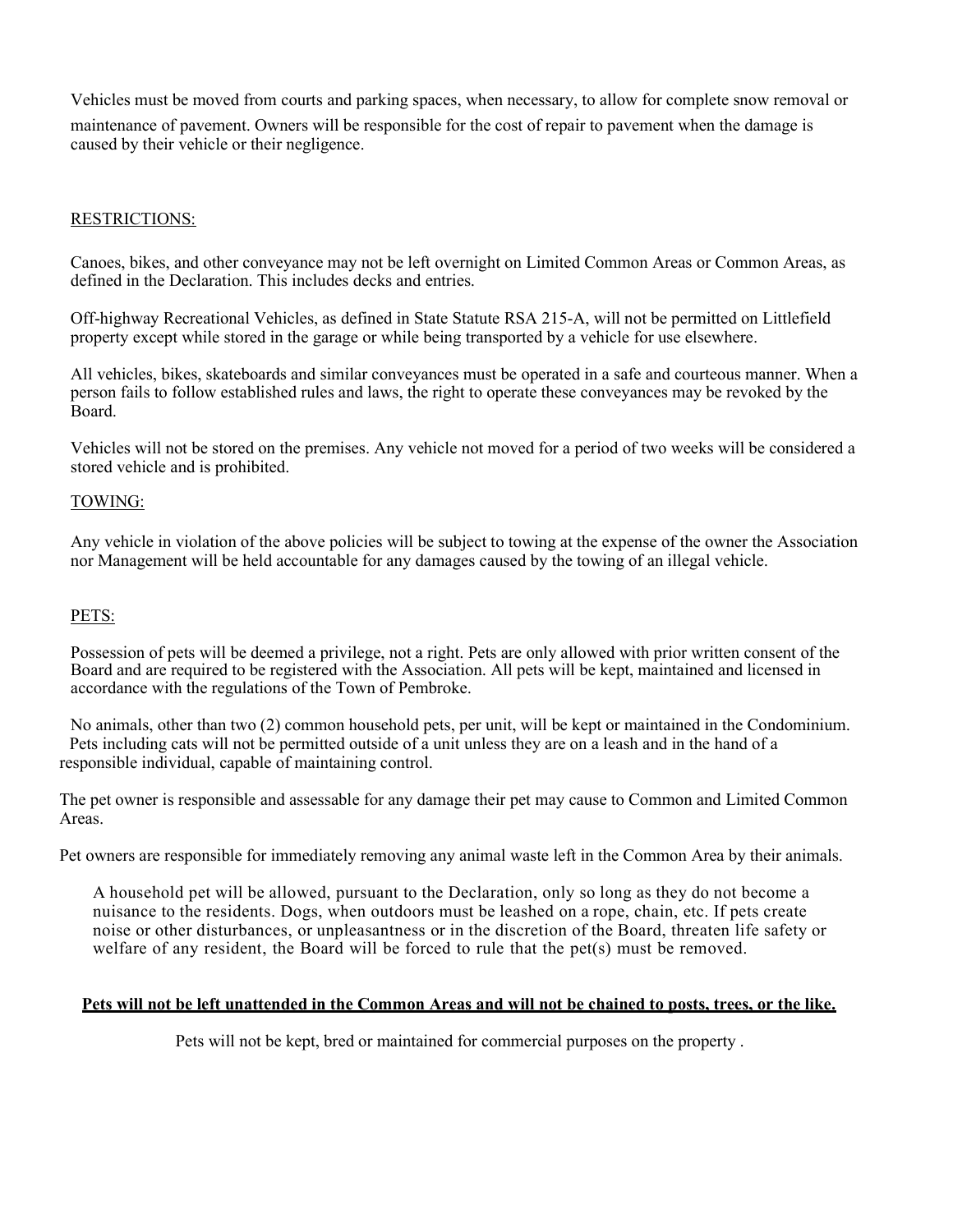## HOLIDAY DECORATIONS:

Exterior holiday decorations have been allowed around front entrances to units since the community was established. The Board, to reflect the opinions of current residents has expanded its policy:

During the month of December, decorations and exterior lighting may be placed around your unit, on the Common Area and Limited Common Area. Decorations for other holidays are restricted to your front entrance.

#### PLEASE ADHERE TO THESE REQUIREMENTS:

Decorations should not impose a nuisance to your neighbors. Exterior Lighting:

-An approved GFCI exterior outlet must be installed for use on the front of your unit. There is an existing outlet on your first-floor deck.

-Electrical cords should be kept clear of walkways, to avoid injury to others and to allow for ease in shoveling.

-Do not use lights that blink or are sequenced in any way.

-Please turn off your lights by 10 PM so that your neighbors will not be inconvenienced.

#### \*The Board shall have the right to require the removal of any holiday decoration that poses a safety hazard to any individual or is a nuisance to the Association or any member of the Association. \*

The Board of Directors will have the authority to enforce all rules. Upon receipt of notice of violation of one or more of these rules, or the Declaration or Bylaws, from a Resident, or the management agent, the following procedure will be followed.

## Fine Structure for Multiple Violations

The Board of Directors has the authority and responsibility to enforce all rules. Upon receipt of notice of a violation of one or more of these rules or Bylaws from a resident or the condominium management agent, the following procedure will be followed:

a.) The Board will provide the Unit Owner (if the unit is owner occupied)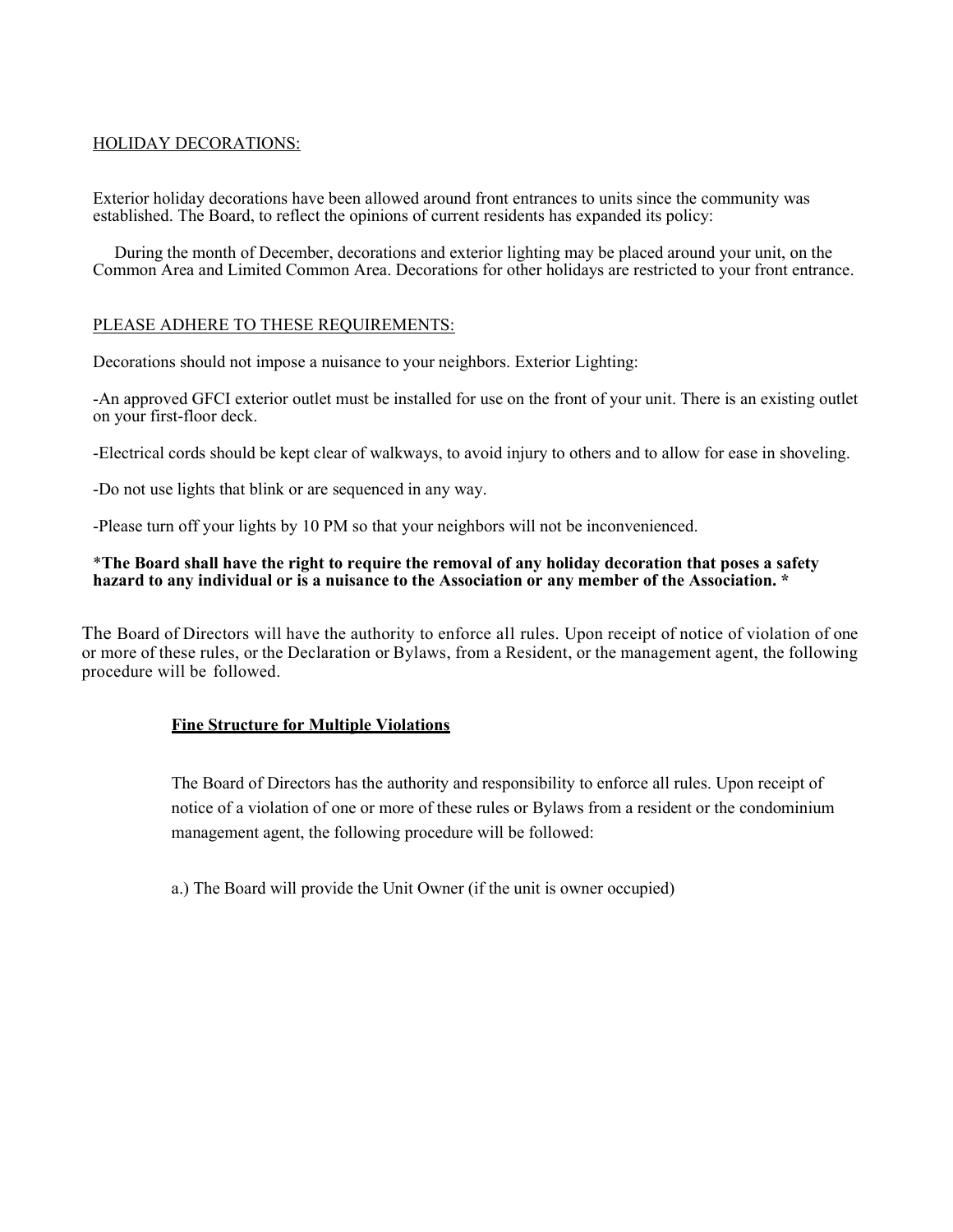or the Unit Owner and Lessee(s) (if the unit is occupied by a lessee) with written notice and warning regarding the violation. This violation must be addressed with condominium management within 48 hours.

b.) Upon notice of further violation of the same rule(s), or upon notice of multiple violations of distinct rules by the same individual(s), the Board has the authority to assess fines in accordance with the schedule outlined below.

c.) Violation of these rules and Bylaws will result in the following assessments: \$25.00 for the second, \$50 for the third, \$75 for the fourth violation of the same rules, and \$100 for each violation thereafter. (Each fine is treated independently).

d) Failure to pay an assessed fine within 30 days of notice, the Unit Owner will be assessed additional fines in accordance to Step 1 under Enforcement of Non Payment of Fines. Enforcement of Non Payment of Fines

Step 1. If a payment of a previous fine has not been received within 30 days of notice, the Unit Owner will be assessed an additional \$50.

Step 2. If payment of the previous fine(s) has not been received within 60 days of the original notice, the Unit Owner will be assessed an additional \$200.

**Step 3** If the fines in steps 1-2 have gone unpaid by the Unit Owner(s) within 90 days, the Unit Owner will be referred to the association's legal representation because of their nonpayment of unpaid fines.

The Unit Owner will be responsible for all applicable fees associated with Littlefield's legal representation because of their non-payment.

## APPEAL:

The homeowner can appeal the written warning or fine assessed to them in writing by mail or by email to Management Company Management will present the written appeal to the Board of Directors at the next scheduled monthly meeting after the appeal is received.

An owner of a unit for which fines have been assessed will be responsible for the payment of the fine. An owner who rents their unit will be responsible for providing the renters with the Association Manual containing the association's policy, rules and regulations.